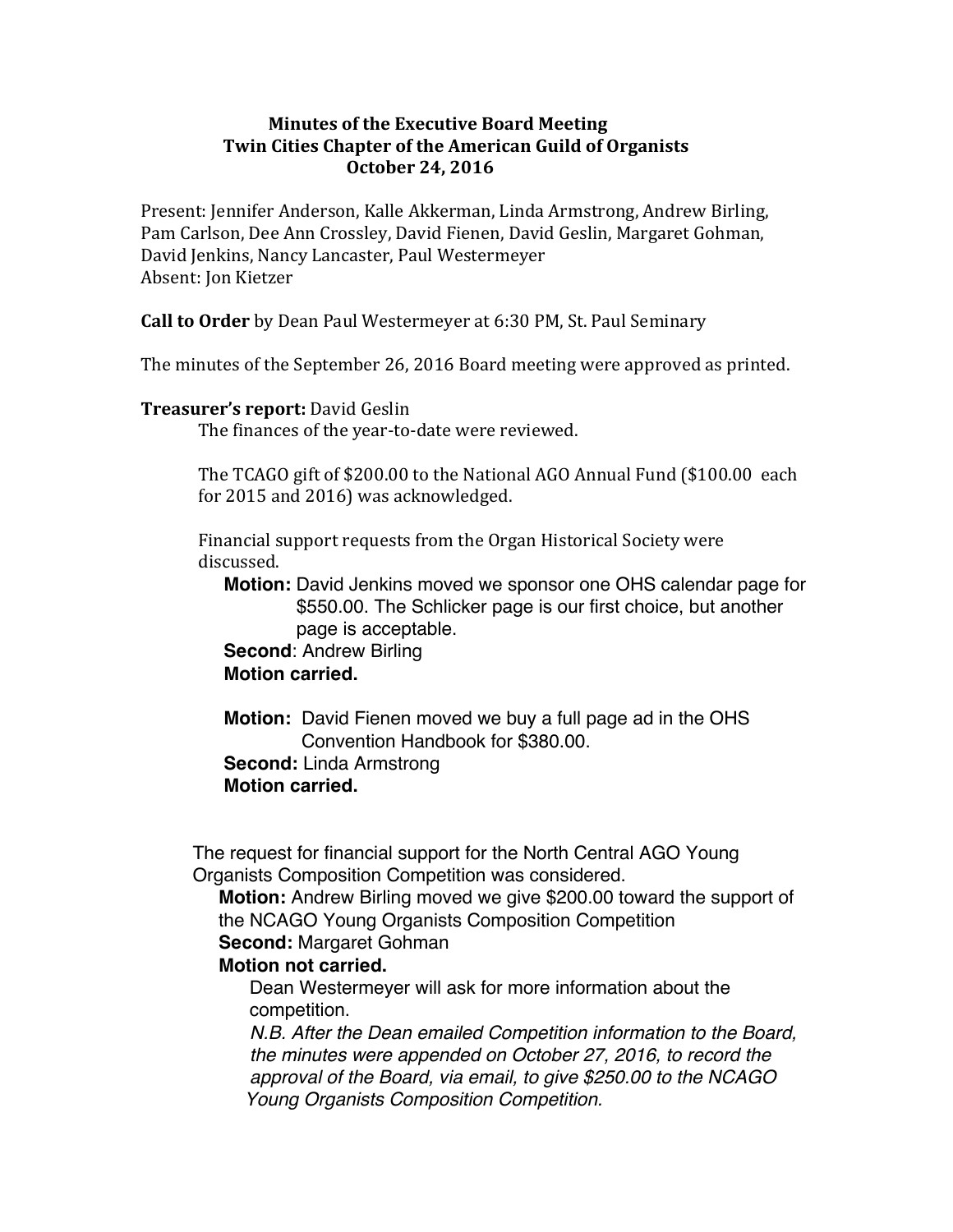In response to a request from the National Lutheran Choir, the Board agreed not to place an ad in the NLC Christmas Program book.

#### **Program Committee Report:** Sub-Dean David Jenkins

 The October Organ Crawl was not only a success for our chapter, but was also greatly appreciated by the host organists and the host church community. Goodwill and positive feelings abounded.

 The upcoming November 4 video premiere and the November 12 master class and improvization workshop by Tom Trenney were noted.

### **Dean's Report:** Paul Westermeyer

 Dean Westermeyer updated the Board on the Church Music Institute's Peer Learning Project in Worship and Music. Two of the peer learning teams are located in the Twin Cities. Paul Westermeyer is the curriculum director of the project.

 Many of the lapsed TCAGO members have now renewed their membership. Kathryn Moen's membership payment by our chapter has been clarified.

 The Board's directives re: hard copy *Pipenotes* content and ads have been put in place.

 The Facility Usage Liability Form(s) required for our February 11 TCAGO meeting have now been signed.

 A discussion followed re: the request from the Committee On the New Organist for names of TCAGO organ teachers who may wish to be placed on a national list of organists willing to teach via new media. David Jenkins suggested that we send an email blast to all our members, so that interested individuals can reply directly to Isabelle Demers, CONO committee member.

David Jenkins and Dean Westermeyer will compose the email.

 Re: letter from Syracuse, NY AGO chapter inquiring about events our chapter presents/sponsors that specifically are intended for, or attract, teenage organists. David Jenkins suggested that we refer this matter to Phil Asgian and the Educational Outreach Committee.